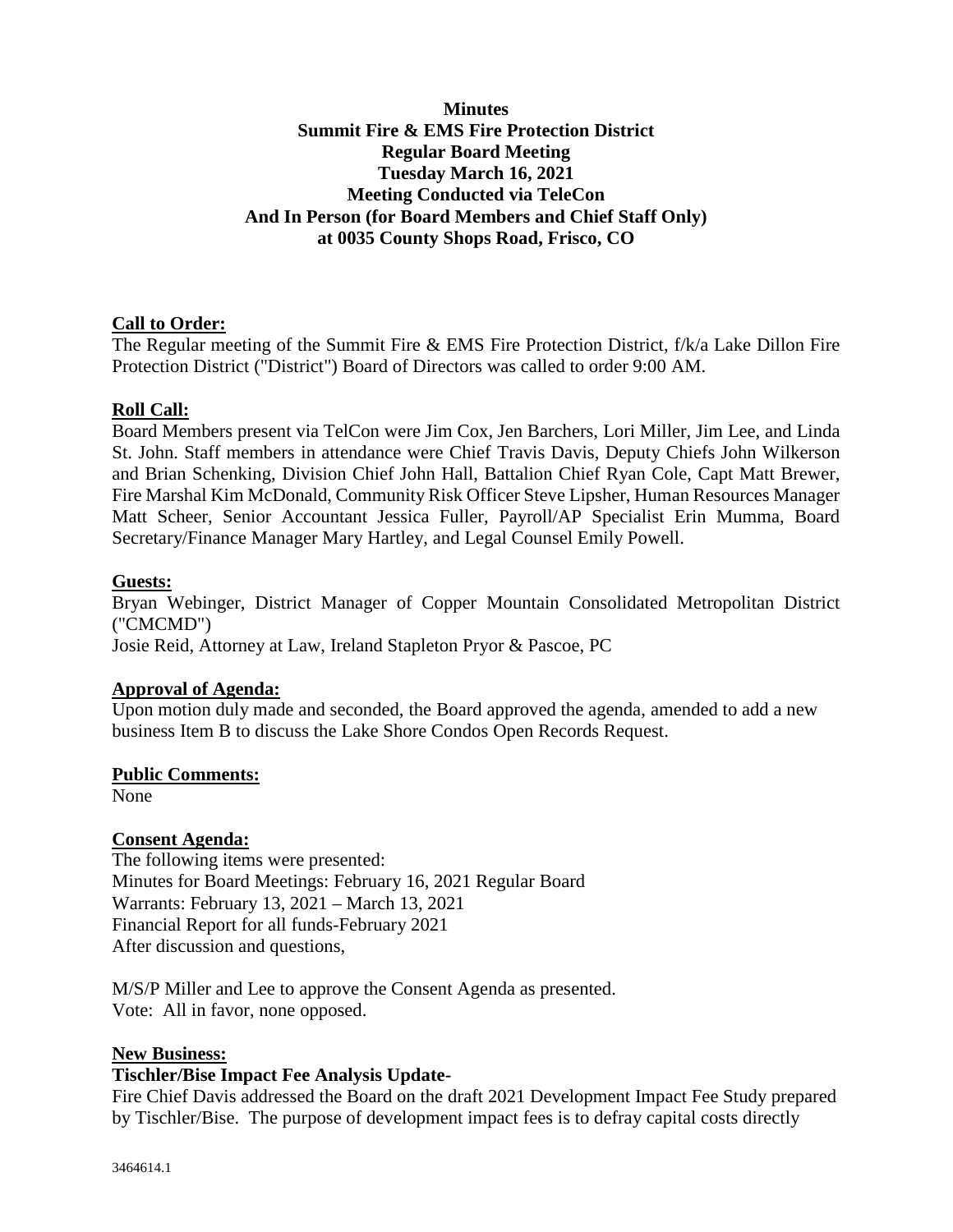related to residential, commercial, and industrial development within a community. The funds can only be used for capital improvements for growth related infrastructure and not for operations, maintenance, replacement of existing infrastructure, or correcting existing deficiencies. Colin McAweeney from Tischler/Bise will be joining the Board at its April meeting to review the report.

Chief Davis shared with the Board the importance of being sensitive to the political climate in moving forward with the implementation and negotiation of an impact fee with the Towns of Silverthorne, Frisco, Dillon and the Summit County Board of County Commissioners. It was the consensus of the Board to move forward with completing this study and seeking approval of the required impact fee IGAs so the District does not miss the opportunity to collect impact fees on projects planned for 2021. Director Lee asked Chief Davis to discuss with County personnel to get a reading on their reaction to this endeavor.

#### **Lake Shore Condos Open Records Request to the Board:**

Chief Davis and Fire Marshal McDonald reported on the emails between Maureen Barrett, Lakeshore Condominiums HOA President and the District's Community Risk Division (CRD) regarding replacement of an elevator in the Lakeshore building.

#### **Continued Business:**

# **Mill Levy Discussion and Analysis Review:**

Chief Davis and Finance Manager Hartley reviewed a mill levy analysis report with the Board, including a comparative analysis with Eagle River Fire Protection District and Eagle County Ambulance District running Fire and EMS. Together, they assess a total of 11.566 mills based on the Ambulance District which covers Vail Pass to Glenwood Springs Pass at assessed valuation of \$3.155 billion. The combined revenue totals \$18,329,795, which is 77% more than the District.

## **Authority Dissolution Update**:

Attorney Powell reported making progress on completing the unification with CMCMD and dissolving the Summit Fire & EMS Authority. ICMA successfully moved the employee retirement accounts from the Authority to the District accounts. The District recorded the Court Order of Name Change effective March 1, 2021.

Attorney Powell reported that there are only two pieces of the unification and dissolution project outstanding. These are completing the sublease agreement from CMCMD to the District for the two CMCMD apparatus (engine 1 and truck 1) which are under lease purchase agreements which is the remaining deliverable, and assigning the Authority's contracts to the District. At present, the intent is for the Authority to be dissolved by mid-summer following the wrap up of the 2020 audit.

#### **Staff Reports:**

Attorney: In addition to the written report, Attorney Powell reported working with Finance Manager Hartley on updating the District's inclusion process. The Board discussed whether or not the District should continue its practice of charging \$100.00 for each inclusion application. Attorney Powell stated that most Districts do not charge an inclusion fee because it may be a disincentive to the property owner to include. Additionally, the process in total costs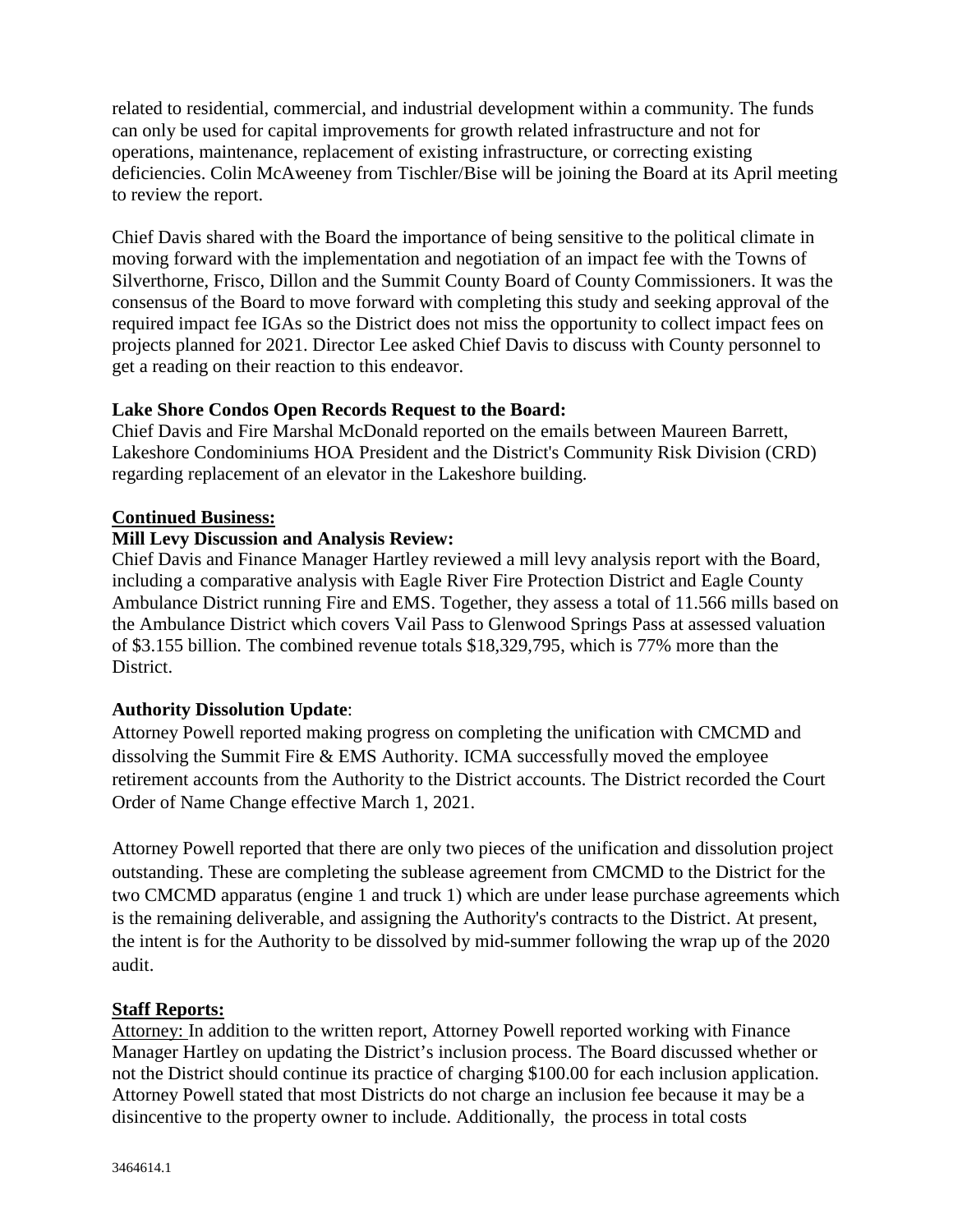approximately \$2,000.00 in legal and recording fees, of which the \$100.00 is a very small piece of that cost. It was the consensus of the Board not to ask for a fee in future inclusion applications.

Attorney Powell also assisted Finance Manager Hartley in recording a Public Disclosure Document for the District, and worked with Fire Marshal McDonald and DC Schenking on fire restriction issues at the County level for this coming season.

Attorney Powell lastly shared that the current legislative tracker is included in the Board packet.

High Country Training Center: Director Miller reported that the 2020 audit report was presented at last Thursday's, March 11, 2021 meeting and a clean opinion was given. The only bid received for the concrete project at the training center is from Columbine Concrete. Lastly, there is still a vacancy with Lt Lawrence being moved back to operations, and how to move forward with this position is being discussed.

Wildland Council: Director Cox reported meeting last week and the Forest Service wants to begin replacing pine trees with various aspen trees which have different resistance to fire. Ideas to mitigate wildfire are being considered. The chipping program will be back again this summer due to its popularity and community impact. CRO Lipsher shared receiving a high volume of fire mitigation grant applications.

Finance: In addition to the written report, Finance Manager Hartley reported including an EMS Financial overview dashboard which shows revenue this year compared to last year, the EMS payor mix, and a complete revenue vs write off analysis which includes the comparison to wages paid. This dashboard was provided by Senior Accountant Jessica Fuller who has complimented the Finance department with her computer and analytical skills. The goal is to add the other District departments for future Board meetings.

Finance Manager Hartley reported that she will update the website with the new inclusion process directly after the Board meeting. She also reported on the specific ownership tax allocation report from the Summit County Treasurer's department that is included in the Board packet after the Finance report.

Human Resources: Nothing in addition to the written report.

Community Risk Officer: Nothing in addition to the written report.

Community Risk Division: In addition to the written report, Fire Marshal Kim McDonald reported allowing Buffalo Mountain storage to open up in Silverthorne.

OPS/EMS Services: In addition to the written report, Deputy Chief Wilkerson reported on the changes to the Operations report, which is now fully reconciled between the emergency reporting calls and the tableau reporting that is reported monthly to the National Fire Incident Reporting system (NFIRS).

Admin Support Services: Nothing in addition to the written report.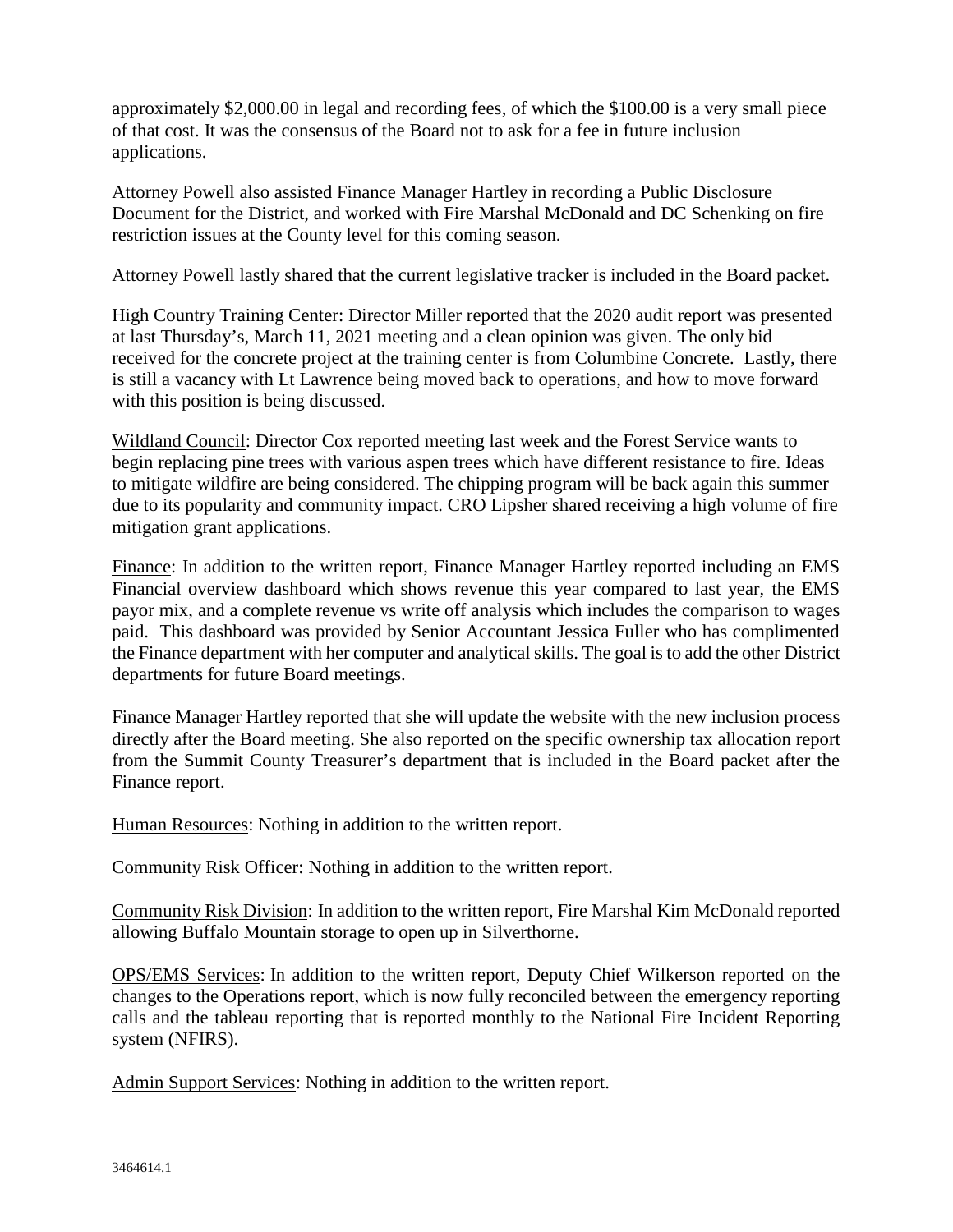Chief: In addition to the written report, Chief Davis reminded the Board that the 6-month review on the Payroll & AP Specialist Erin Mumma's working remotely is coming up for re-evaluation the end of this month. Chief Davis reported that the transition has worked well and Payroll & AP Specialist Mumma continues to meet expectations.

#### **Board Comments**

None

### **Executive Session:**

M/S/P Barchers and Miller to move into Executive Session to receive advice of legal counsel regarding the Fair Campaign Practices Act under CRS Section 24-6-402(4)(b) at 11:15 AM. Vote: All in favor, none opposed.

Attorney Powell certified for the record that the Executive Session constitutes privileged attorney-client communications and would not be recorded.

M/S/P Lee and Miller to move out of Executive Session at 12:12 PM. Vote: All in favor, none opposed.

Resume the Regular Board meeting at 12:12 PM.

## **Adjournment:**

M/S/P to adjourn the meeting at 12:12 PM. Vote: All in favor, none opposed.

\_\_\_\_\_\_\_\_\_\_\_\_\_\_\_\_\_\_\_\_\_\_\_\_\_\_\_\_\_ Approved this\_\_\_\_ day of \_\_\_\_\_\_\_\_\_\_\_\_\_\_\_\_2021.

Mary Hartley, Board Secretary

\_\_\_\_\_\_\_\_\_\_\_\_\_\_\_\_\_\_\_\_\_\_\_\_\_\_\_\_\_\_\_\_\_\_\_\_ Jim Cox, President